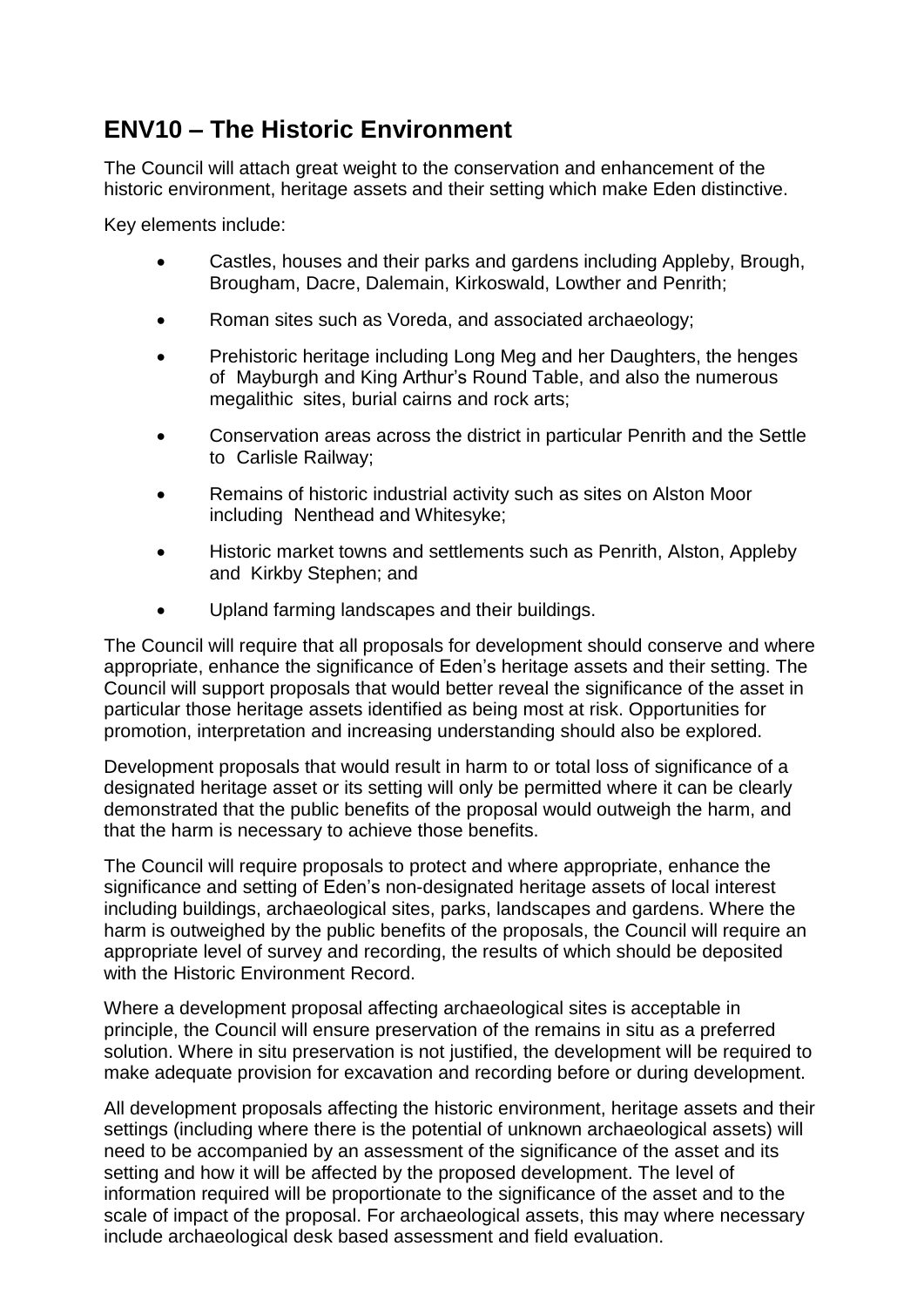## **Explanation**

- 4.33.1 One of the features that makes Eden so unique is the quality of its historic environment. The district is characterised by many historical assets including, conservation areas, listed buildings, scheduled ancient monuments and registered parks and gardens. The full list of designated assets can be found on Historic England's website. Eden's historic environment is not only enriched by its designated heritage assets but also the wealth of other assets such as locally important buildings, earthworks and below ground archaeology and the landscape in which it sits. Together all these assets form an irreplaceable resource for understanding the past.
- 4.33.2 Listed buildings are protected by statutory controls, with listed building consent needed to carry out works to buildings. In addition, planning permission can be needed where changes require substantial changes or demolition. This policy therefore sets out the criteria against which such applications will be judged.
- 4.33.3 Conservation areas are legally defined as areas of 'special architectural or historic interest, the character or appearance of which it is desirable to preserve or enhance'. The special character relates to the quality and interest of an area as a whole, rather than just individual buildings. In conservation areas, the normal 'permitted development' rights which enable certain extensions and alterations to be carried out without the need to obtain planning permission are reduced, thereby bringing more development under planning control.
- 4.33.4 Development proposals in Conservation Areas will be required to be of a high quality and sensitive design and should be based on a careful consideration of issues such as scale, density, height and materials.
- 4.33.5 Proposals that will have an impact on any heritage asset, whether designated or not, should be accompanied by an assessment of the significance of the heritage asset and how that significance will be affected by the proposed development. The level of information required will be proportionate to the asset's significance and to the scale of impact of the proposal, and may require, where necessary, archaeological field investigation. Any heritage asset, whether designated or not, that is harmed by a proposal will need to be recorded by the developer to a level that is proportionate to its significance and to the scale of impact of the proposal. The information will need to be made publically accessible in the County's Historic Environment Record.
- 4.33.6 The Council will review existing conservation areas to ensure that they continue to merit their status through their special architectural and historic interest, and will designate new conservation areas where appropriate. To promote the enhancement of conservation areas the Council will carry out appraisals for each conservation area. These appraisals will highlight the special characteristics as well as any problems in the conservation areas and suggest possible solutions.
- 4.33.7 Management plans for each conservation area will also as far as resources allow, be prepared setting out the way in which development pressures and neglect will be managed to ensure the specific character of each area is maintained.